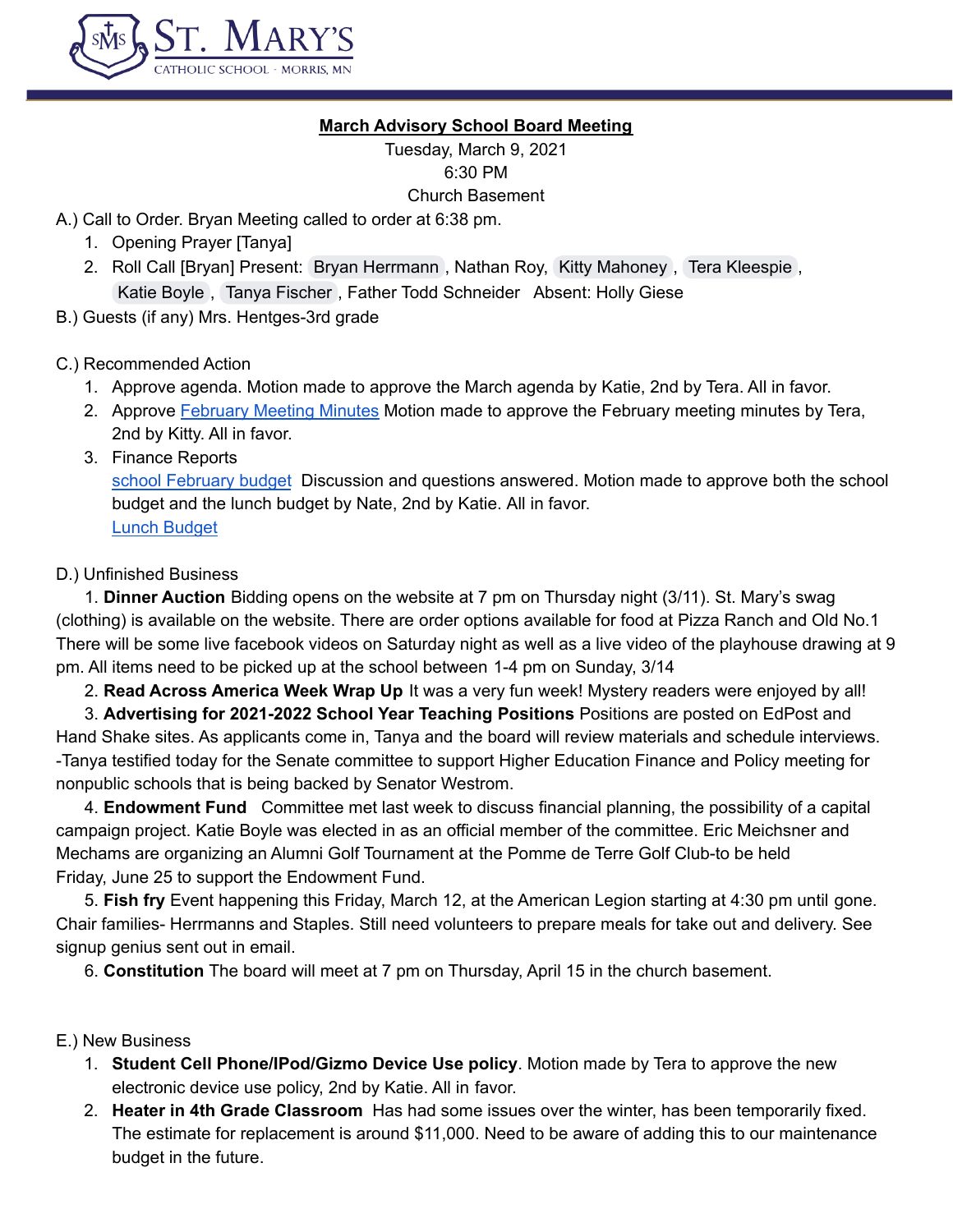

### **March Advisory School Board Meeting**

Tuesday, March 9, 2021 6:30 PM

## Church Basement

3. **Elections.** Kitty and Holly will be going off the board this year. We will review the constitution at our next meeting to decide how this will be run this year. This will stay on old business for next month.

#### F.) Principal Report

- 1. **Living the Promise Grant \$1,700** application almost ready (Chromebooks)
- 2. **Preschool Numbers for 2021-2022** We are almost full...looking at going to 15 students and hiring a para. The change in license form will be effective starting August 1st, 2021.
- 3. **New Rounds of COVID Relief Money** 2 choices Small Business PPP or apply and wait for news on education end. EANS Preliminary Allotments were sent out to us.
- 4. **Kindergarten Round Up** Wednesday, March 10 @ 1:30 at school. About 30 fliers were sent out. 2 families registered at this time, a third interested but is unable to attend tomorrow.

Dates to Remember

- March 9 Board of Ed Meeting (election plan of new members to begin)
- March 10 NO School Staff Professional Development Day & Kindergarten Round Up
- March 11-13 Auction
- March 12 St. Mary's Fish Fry (TO GO)
- March 17 Early Dismissal
- March 25 End of Quarter 3
- March 26 No School Teacher Work Day
- March 31 Early Dismissal
- April 1-5 Easter Break

G.) Pastor Report March 19-Feast day of St. Joseph/Solemnity of St. Joseph

-Liturgy changes from the Bishop surrounding the celebration of Easter. Check the church facebook site for updates.

H.) Committee Report

- 1. Recruitment & Public Relations/Social Media [Kitty and Katie, Holly]
- 2. Long Range/Priority Planning [Holly & Nate] What are the expectations of our committee? How can we best serve? Are we crossing over with what other groups are already meeting about and working on? Should we be combined with others instead of having our own group?
- 3. Education Fund [Tanya, Bryan and Father Todd]
- 4. Repair/Maintenance [Tera and Katie]
- 5. Fundraising/Grants [Kitty, Katie and Tera]
- 6. Finance [Nate, Bryan, Tera]

I.) Staff [Amber Hentges] No concerns from staff at this time. Kids and staff are all doing well, excited about the nice weather.